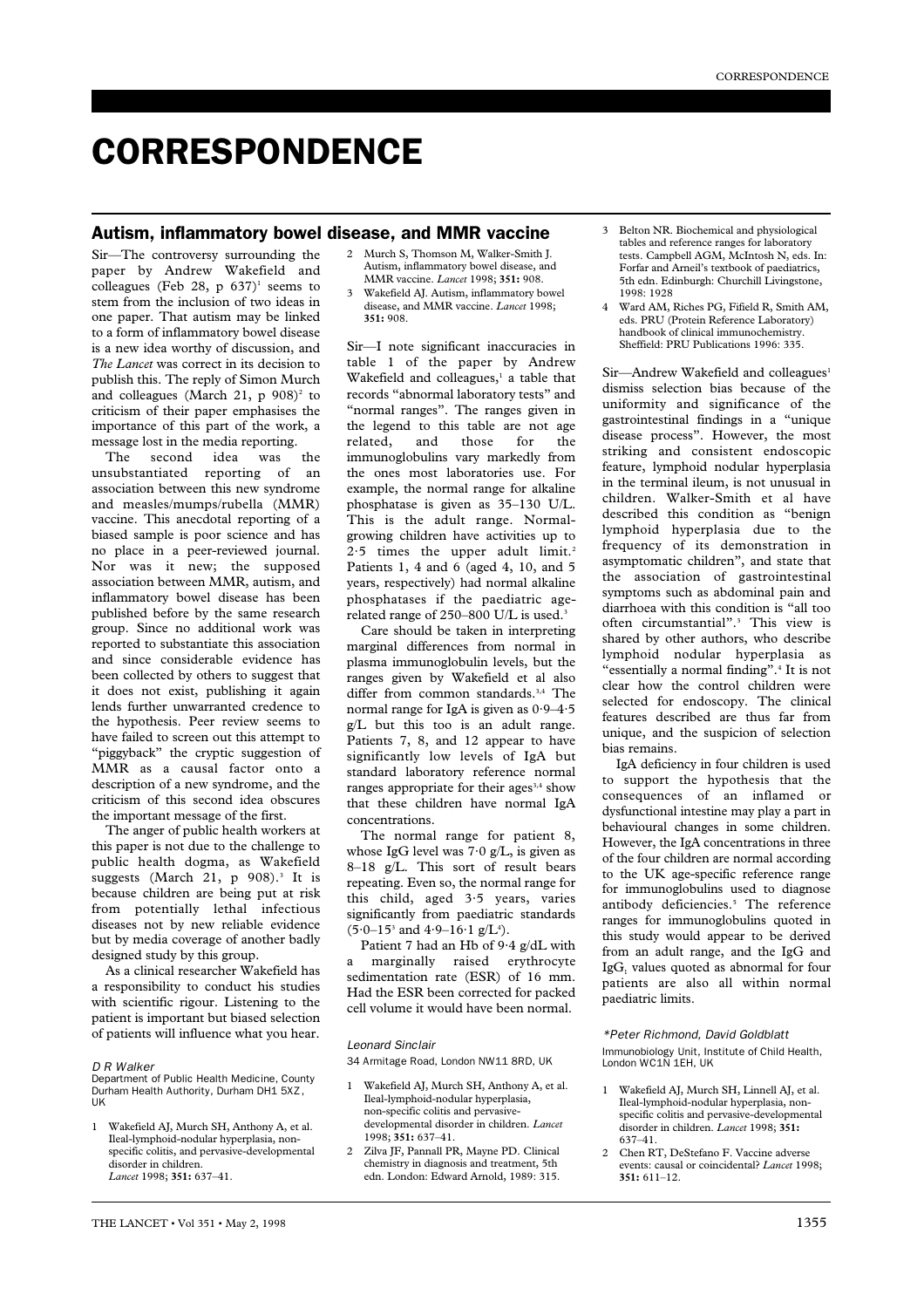- 3 Walker-Smith J, Hamilton JR, Walker WA. Practical paediatric gastroenterology. Norwich: Butterworth, 1983: 254–55
- 4 Williams CB, Nicholls S. Endoscopic features of chronic inflammatory bowel disease in childhood. *Baillièrés Clin Gastroenterol* 1994; **8:** 121–31
- 5 Ward AM, Riches PG, eds. PRU handbook of clinical immunochemistry, 4th ed. Sheffield: Hallmark: 1993: 157–66.

Sir—After reading Andrew Wakefield and colleagues' article<sup>1</sup> I did a simple Internet search and quickly found the *Society for the Autistically Handicapped.* (http://www.mplc.co.uk/eduweb/sites/ autism/index.html) I downloaded a 48 page fact sheet produced for the society by Dawbarns, a firm of solicitors in King's Lynn.

It seems likely then that some of the children investigated by Wakefield et al came to attention because of the activities of this society; and information from parents referred in this way would suffer from recall bias. It is a pity that Wakefield et al do not identify the manner in which the 12 children investigated were referred (eg, from local general practitioners, selfreferral via parents, or secondary/ tertiary or international referral). Furthermore, if some children were referred, directly or indirectly, because of the activities of the Society for the Autistically Handicapped, Wakefield should have declared his cooperation with that organisation.

### A Rouse

Department of Public Health Medicine Wiltshire Health Authority, UK

1 Wakefield AJ, Murch SH, Anthony A, et al. Ileal-lymphoid-nodular hyperplasia, nonspecific colitis and pervasive-developmental disorder in children. *Lancet* 1998; **351:** 637–42.

### Author's reply

Sir—D R Walker states that "biased selection of patients will influence what you hear". Bias occurs in science when data are either wittingly or unwittingly concealed. Does he condone the exclusion of a potentially significant element of the history? He asks for virological evidence: we refer him to our abstract (*Gut* 1998; **42:** A86). Sadly, Walker casts the value of the medical history, the process of peer review, and this paediatric diaspora to the scrapheap of bad science and anecdote.

Leonard Sinclair and Peter Richmond and David Goldblatt correctly point out the inappropriate use of adult reference ranges. We stated that IgA levels were low in four out of 12 affected children. The normal range for IgA in this age group is  $0.5-2.4$ g/dL, and, only one child was outside the normal range. Similarly, the appropriate age-related range for

alkaline phosphatase is 250–800 U/L. These errors do not affect the conclusions of the paper, particularly the identification of ileal lymphoid nodular hyperplasia and colonic inflammation in a group of children with developmental disorder.

A Rouse suggests that litigation bias might exist by virtue of information that he has downloaded from the Internet, from the *Society for the Autistically Handicapped.* Only one author (AJW) has agreed to help evaluate a small number of these children on behalf of the Legal Aid Board. These children have all been seen expressly on the basis that they were referred through the normal channels (eg, from general practitioner, child psychiatrist, or community paediatrician) on the merits of their symptoms. AJW had never heard of the *Society for the Autistically Handicapped* and no fact sheet has been provided for them to distribute to interested parties.The only fact sheet that we have produced is for general practitioners, which describes the background and protocol for investigation of children with autism and gastrointestinal symptoms. Finally all those children referred to us (including the 53 who have been investigated already and those on a waiting list that extends into 1999) have come through the formal channels described above. No conflict of interest exists.

The authors stand by their findings. We recommend that paediatric gastroenterologists investigate this problem further, since it is our belief that there is both a large unmet need in the community and a possible window-ofopportunity for some children with autism.

### A J Wakefield

Departments of Medicine and Histopathology Royal Free Hospital School of Medicine, London NW3 2PF, UK

Sir—Letters in *The Lancet* and the letter of March 27, 1998 (PL/CMO/98/2) to all doctors by Sir Kenneth Calman, Chief Medical Oficer, Department of Health, on measles, mumps, and rubella (MMR) vaccine, Crohn's disease, and autism are in danger of completely obscuring the observation we made of an association between ileal lymphoid nodular hyperplasia, nonspecific colitis, and autism in childhood. As the senior clinician on the study I would like to make several points.

We did not describe any increase in Crohn's disease or ulcerative colitis in children with autism so the observations of Eric Fombonne (March 28, p 255)<sup>1</sup> are not surprising. What we did describe was non-specific colitis with ileal lymphoid nodular hyperplasia. The colitis we described was ignored in Robert Chen and Frank De Stefano's commentary accompanying our *Lancet* paper. Calman seeks to dismiss our findings concerning lymphoid hyperplasia and also makes no mention of colitis. Indeed, he selectively quotes from my own publications on this topic since 1983 but makes a number of false assumptions. Because our *Lancet* paper was a preliminary report we did not expand on the diagnostic term "ileal lymphoid nodular hyperplasia". This is a term often used inexactly by radiologists and endoscopists to describe both a normal finding in children and a pathological finding which may be accompanied by abdominal pain and diarrhoea requiring therapy.

The 1983 Walker-Smith, Hamilton, and Walker reference cited by Calman does indeed state that ileal lymphoid nodular hyperplasia "has been termed benign" but we went on to say that recurrent abdominal pain and diarrhoea often prompt a diagnostic barium study to permit this radiological diagnosis. We also stated that symptoms could be so severe that steroids may be used and even that surgery might be contemplated (although is this not recommended owing to uncertain knowledge concerning outcome). Calman also cites a 1990 radiological study3 which indicated that 24% of children referred for investigation of inflammatory bowel disease had a form of lymphoid nodular hyperplasia with a disorganised mucosal fold pattern. What was new was that this report distinguished two patterns of lymphoid hyperplasia. Lymphoid hyperplasia causing small nodular defects about 2 mm in diameter is considered a normal variant but there is a more exaggerated change, probably reflecting enlargement of Peyer's patches. This latter pattern can occur in yersiniosis and it could represent an early lesion of Crohn's disease. That paper referred back to our 1987 endoscopic study describing lymphoid follicles in the ileum of 23 children of whom only seven children had identifiable disease. Three cases were described as lymphoid nodular hyperplasia with recurrent abdominal pain and diarrhoea. This proportion (13%) accords with the 12% found in the endoscopic study of Lindley and Milla.4 In their endoscopic study Williams and Nicholls<sup>5</sup> referred to the radiological diagnostic confusion.3 They describe "1–5 mm nodules, usually pink and shiny . . . dotted singly or in<br>coalescing masses. Localised coalescing masses. conglomerations around 10–15 mm diameter are described as Peyer's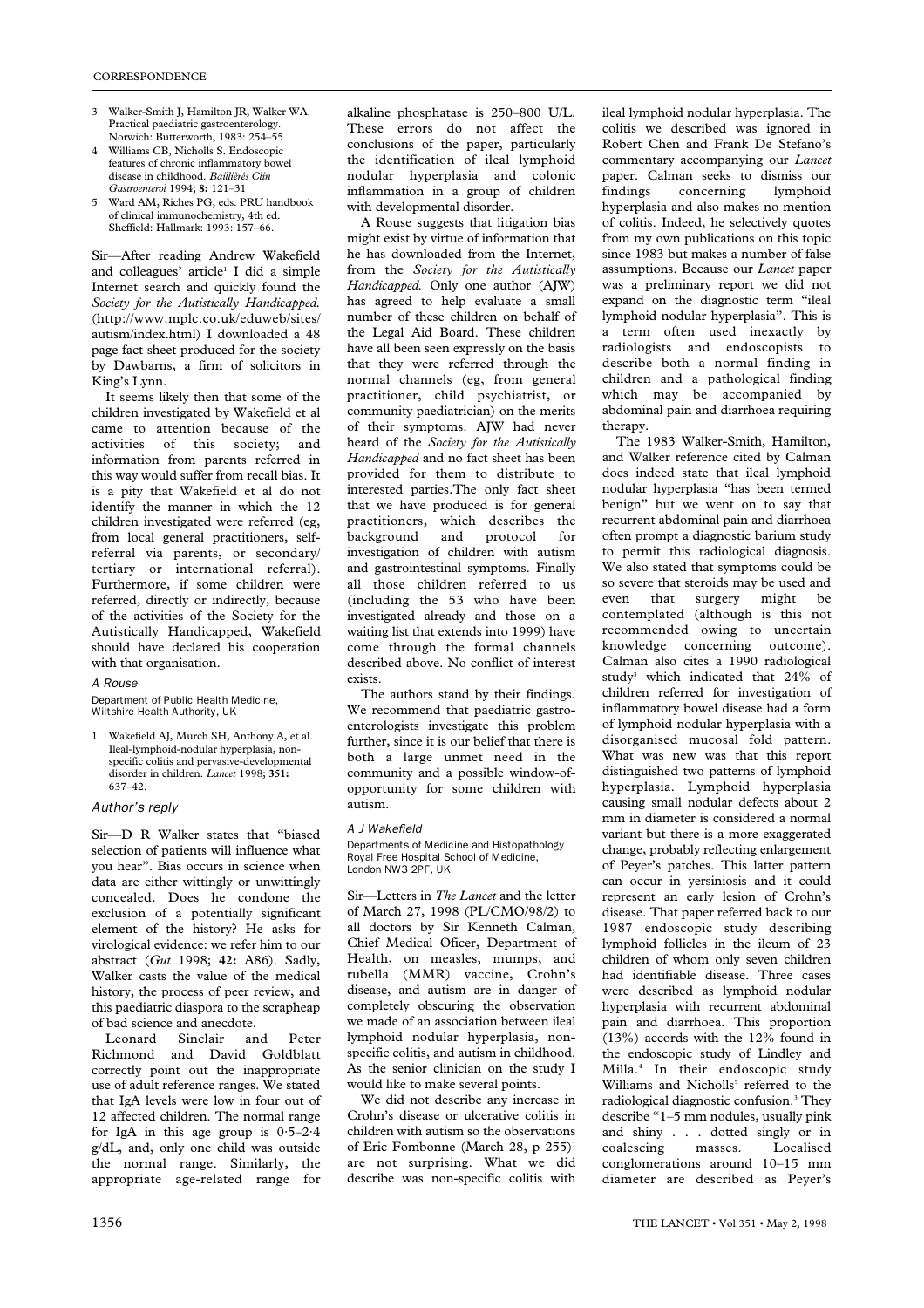patches". They published a photograph identical with the findings in our *Lancet* paper. Williams and Nicholls did indeed warn "against misdiagnosis of ileal Crohn's disease" but, incredibly, Calman left out the phrase "of ileal Crohn's disease" so that his subsequent phrase "inappropriate medication", which applies only to Crohn's disease, has a wholly different meaning.

I must also further address the issue of why we published this preliminary study. Our observation had been presented at the First International<br>Symposium on Pediatric Symposium on Neurogastroenterology (1997) and an expanded series of 30 children, with two scientific studies of the mucosal lesion, was presented to the British Society of Gastroenterology in March, 1998. (*J Pediatr Gastroenterol Nutr* 1997; **25** [suppl 1]: S47,S48 and *Gut* 1998; **42** [suppl 1]: A24, A85, F93). We would not have published this preliminary report without knowledge of all these further studies.

It is one thing for the Chief Medical Officer to defend MMR vaccination but quite another to criticise so severely and be so dismissive of gastrointestinal findings that have been published after peer review in *The Lancet* and selected for presentation, also by peer review, at an international and a national meeting.

#### J A Walker-Smith

University Department of Paediatric Gastroenterology, Royal Free Hospital, London NW3 2QG, UK

- 1 Fombonne E. Inflammatory bowel disease and autism. *Lancet* 1998; **351:** 955.
- 2 Walker-Smith J, Hamilton R, Walker WA. Practical pediatric gastroenterology. London: Butterworth 1983: 254.
- 3 Lipson A, Bartram CI, Williams CB, Slavin G, Walker-Smith JA. Barium studies and ileoscopy compared in children with suspected Crohn's disease. *Clin Radiol* 1990; **41:** 5–8.
- 4 Lindley KJ, Milla PJ. Autism, inflammatory bowel disease, and MMR vaccine. *Lancet* 1998; **351:** 907.
- Williams CB, Nicholls S. Endoscopic features of chronic inflammatory bowel disease in childhood. *Baillières Clin Gastroenterol* 1994; **8** (no 1): 121–31.

Sir-Andrew Wakefield and colleagues<sup>1</sup> suggest that functional deficiency of vitamin  $B_{12}$  through chronic malabsorption of enterohepatic vitamin  $B_{12}$  caused by non–specific ileal–lymphoid–nodular hyperplasia following MMR vaccination, may contribute to neuropsychiatric damage and autism. Their hypothesis, vitamin  $B_{12}$  and methylmalonic acid (MMA) testing, and data interpretation are confused.

The onset of autism was acute when the children did not have any

documented  $B_{12}$  deficiency or inflammatory bowel disease. Adverse reactions to the vaccine were immediate or acute in seven and delayed in four but developmental regression was noted in all 11 boys aged 12–21 months. Gut symptoms occurred at age 18–30 months and inflammatory bowel disease was proven histologically in seven cases only.

MMA production, implied from its urinary concentration (reference range 0–0·38 mg/mmol creatinine)<sup>2</sup> seems to have been raised in eight patients and three to four controls; it was not measured in the other four patients. The statistical difference between means for patients and controls, for incomplete data, is invalid and is wrongly attributed to functional  $B_{12}$ deficiency.<sup>3–5</sup> Other causes of  $B_{12}$ deficiency or MMA production were not excluded, and abolition of MMA excretion with  $B_{12}$  treatment, which is essential to sustain the hypothesis, was not shown in any patient.

Unlike the patients, the controls did not receive any restrictive diets, alternative therapies, or megadose vitamin C. Details of the treatments in patients were not stated. However,  $B_{12}$ deficiency can occur after megadoses of ascorbate,<sup>3</sup> which are given routinely with folate to diet–restricted autistic children over many years.

Serum total vitamin  $B_{12}$  was measured with an obsolete non–specific protein–binder isotope assay, urinary MMA concentrations were measured in single random specimens, and no reference values for children aged 3–10 years were provided.

Functional vitamin  $B_{12}$  deficiency in the brain cannot be diagnosed unless MMA is increased in the serum, cerebrospinal fluid, and urine after valine loading, and cobalamins are measured in CSF and plasma.<sup>2-5</sup>

#### Ray Bhatt

39 Rickmansworth Road, Pinner, HA5 3TE, UK

- 1 Wakefield AJ, Murch SH, Linnell J, et al. Ileal-lymphoid-nodular hyperplasia, non-specific colitis and pervasivedevelopmental disorder in children. *Lancet* 1998; **351**: 637–41.
- 2 Linnell IC, Bhatt HR, Inherited errors of cobalamin metabolism and their management. *Baillière's Clin Haematol* 1995; **8**: 567–602.
- 3 Herbert V. Etiology of vitamin  $B_{12}$ (cobalamin) deficiency and staging of  $B_{12}$ status. In: Bhatt HR, James VHT, Besser M, Bottazzo GF, Keen H, eds. Advances in Thomas Addison's diseases: vol II *J Endocrinol* 1994; **2:** 139–48.
- 4 Lindenbaum J, Savage DG, Stabler SP, Allen RH. Neuropsychiatric disorders in cobalamin deficiency. *J Endocrinol* 1994; **1:** 269–80.
- 5 Chanarin I. The megaloblastic anaemias. Oxford: Blackwell Scientific, 1990: 34–44.

#### Author's reply

Sir—The previously normal children we investigated all had developmental regression and undoubted intestinal abnormalities. All those from whom we were able to obtain urine had MMA concentrations above 1·5 mg/mmol creatinine, the upper limit in our age and sex matched controls  $(p=0.003)$ . None was receiving megadoses of vitamin C or was on a restictive diet.

### John Linnell

Inflammatory Bowel Disease Study Group, University Department of Medicine, Royal Free Hospital, London NW3 2QG, UK

Sir—The report by Andrew Wakefield and colleagues<sup>1</sup> confirms the clinical observations of several paediatricians, including myself, who have noted an association between the onset of the autistic spectrum and the development of disturbed bowel habit. Many of these children also have other symptoms that might be associated with a food intolerance, including nasal congestion, eczema, excessive thirst, dark shadows under the eyes, and swollen tonsillar lymph glands.<sup>2</sup>

Wakefield and colleagues refer to the concept of increased gut permeability and associated allergy/intolerance.<sup>3</sup> They will be aware of the theories surrounding the links between altered bowel flora, increased gut permeability, and food intolerance. I do not have the results of double-blind studies but I have found a consistent pattern of children with disturbed bowel function, and autistic spectrum symptoms improving both intellectually and physically, on treatment with an antifungal preparation (nystatin, amphotericin, or fluconazole). The symptoms recur if the treatment is discontinued prematurely. One feature that suggests that this is not just a placebo effect is that these children often show a pattern of increased symptoms before they improve.

#### M A Tettenborn

Frimley Children's Centre, Frimley, Surrey GU16 5AD, UK

- 1 Wakefield AJ, Murch SH, Anthony A, et al. Ileal-lymphoid-nodular hyperplasia, nonspecific colitis and pervasive-developmental disorder in children. *Lancet* 1998; **351:** 637–42.
- 2 Anthony A, Birtwistle S, Eaton K, et al. Environmental medicine in clinical practice. Southampton: BSAENM Publications, 1997: 263–307.
- 3 Jackson PG, Lessof MH, Baker RSR, et al. Intestinal permeability in patients with eczema and food allergy. *Lancet* 1981; **1:** 1285–86.

Sir—The pre-emptive strike by US vaccine policymakers on Andrew Wakefield and his colleagues'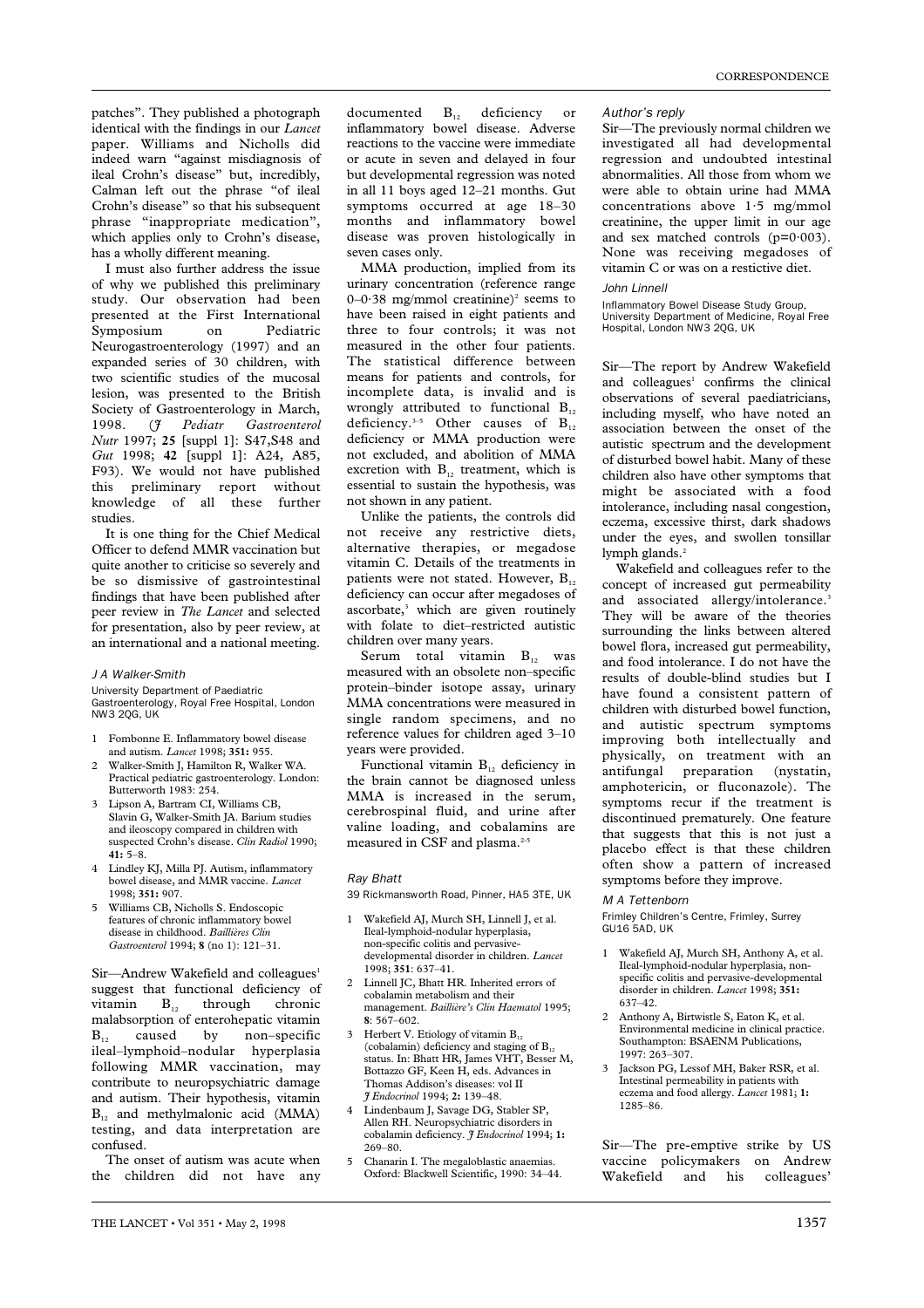investigation into the immunopathology of children with chronic enterocolitis and regressive developmental disorder<sup>1</sup> brings into sharp relief the inappropriate intervention of politics into what should be an apolitical scientific examination.<sup>2</sup> It is perhaps understandable that health officials are tempted to discredit innovative clinical research into the biological mechanism of vaccine-associated health problems when they have steadfastly refused to conduct this kind of basic science research themselves. However, it should not be accepted without protest.

Condemning research of the kind undertaken by Wakefield et al will only ensure that no scientific progress is made toward identifying children genetically or otherwise at high risk of immune and neurological dysfunction after vaccination. Such children could be screened out of the vaccination programme. And there will be no scientific progress made toward developing therapies to restore children who have been injured to good health.

In their commentary, US Centers for Disease Control employees Robert Chen and Frank DeStafano<sup>2</sup> take a cheap shot at the intellectual integrity of British physicians, the British public and *The Lancet* when they imply that reports in British medical journals and in the British media in the 1970's concerning pertussis-vaccine associated neurological damage were unfounded and led to a "painful history" that could be repeated if Wakefield's report is taken seriously "because passion would then conquer reason and the facts again in the UK". US public health officials will not accept any independent thinking or scientific investigation into vaccine-associated health problems that does not carry their imprimatur. In the words of Herbert Spencer, "There is a principle which is a bar against all information; which is proof against all argument; and which cannot fail to keep a man in everlasting ignorance. That principle is contempt prior to investigation."

#### Barbara Loe Fisher

National Vaccine Information Center, 512 W Maple Avenue, #206, Vienna, VA 22180, USA

- 1 Wakefield AJ, Murch SH, Anthony A, et al. Ileal-lymphoid-nodular hyperplasia, nonspecific colitis and pervasive-developmental disorder in children. *Lancet* 1998; **351:** 637–42.
- 2 Chen RT, DeStefano F. Vaccine adverse effects: Causal or coincidental? *Lancet* 1998; **351:** 611–12.

Sir—I am surprised that Andrew Wakefield and colleagues<sup>1</sup> and your correspondents<sup>2</sup> have not pointed out that an MMR vaccine that we were

using in the early 1990s has already been withdrawn from the market. This followed reports by general practitioners of adverse reactions that seemed to be related to that vaccine. Since that time, I have not seen or heard about any child having a reaction to MMR vaccine, whereas before then I was aware of several children having adverse events after MMR vaccination.

Looking at the ages of the children in Wakefield's study, $\frac{1}{1}$  it seems that most of them would have been at an age when they could well have been vaccinated with the vaccine that has since been withdrawn.

In some cases the parents associated MMR vaccination with autism, and there seems nothing in Wakefield's report, or in the subsequent correspondence that gives any firm evidence to reject these views of the parents. The only sensible suggestion about a solution comes from Payne and Mason<sup>2</sup>-to look at primary-care computer held records—which has also been suggested by the chairman of the Primary Care Virology Group. However, such a method is unlikely to be able to detect an association, if it arises from a vaccine that had been taken off the market 4–5 years earlier.

The most important task now falls (as usually seems to be the case in such situations) on those working in primary care: it is to get the message across to parents that MMR vaccination carries a much lower risk than their children not having the vaccine. This message is especially pertinent because the media and public interpretation of the safety of MMR vaccine was probably the complete opposite of what it should have been. Wakefield and colleagues' report did not show an established link between MMR vaccine and autism. The very strict standards demanded for vaccine safety had already caused the removal of one MMR vaccine because of reported possible adverse events. Knowing this, we and parents should have even more, not less, confidence in the safety of present MMR vaccine and the benefits of vaccination.

One cannot really blame the public and media for their interpretation of the recent MMR concerns, because if we do not provide all the information, how can we expect the media to produce balanced articles, and more importantly, how can we expect parents to make a sensible fully informed choice?

#### M R Kiln

Rosendale Surgery, 103a Rosendale Road, London SE21 8EZ, UK

Wakefield AJ, Murch SH, Antony A, et al. Ileal-lymphoid nodular hyperplasia, nonspecific colitis, and pervasive-developmental disorder in children. *Lancet* 1998; **351:** 637–41.

2 Payne C, Mason B. Autism, inflammatory bowel disease, and MMR vaccine. *Lancet* 1998; **351:** 907.

### Questions on breastimplants study

Sir—In 1991 the Committee on Appropriations of the US Congress was sufficiently concerned about the risk of breast cancer in women having breast implants to fund the National Cancer Institute "to develop a strategy for conducting longitudinal studies on women on the various types of silicone breast implants, with particular attention to those used for breast reconstruction after mastectomy or injury."<sup>1</sup>

The result was the Follow-up Study of Women with Augmentation Mammoplasty, an intramural project of the National Cancer Institute. The initial protocol was released in November, 1993. Findings will be reported soon. We do not know what the results will be, but we have some questions about the methods, the fieldwork, and the questions this study will be able to answer.

(1) Why was reconstructive surgery an exclusion criterion in the protocol if the intent of Congress was "particular attention to [implants] used for breast reconstruction after mastectomy or injury"?

(2) What are the key hypotheses of the NCI study?

(3) Given the large number of questions about arthritic and rheumatic symptoms and conditions in the study questionnaire, has the emphasis of the study changed? Are arthritic and rheumatic conditions and symptoms now a primary endpoint?

(4) What statistical power can be expected for arthritic and rheumatic conditions and symptoms?

(5) Why were women having breast reduction surgery not used as the "unexposed" controls?

(6) How will the investigators deal with response rates among women screened and deemed eligible to participate if they are below 85% as specified in the protocol? Is a difference in response rate expected between the group of women exposed to breast implants and the control group? How are denominators used to calculate response rates defined?

(7) Women who had plastic procedures other than breast augmentation may be considerably younger or much older than those who had breast implants. Does the necessary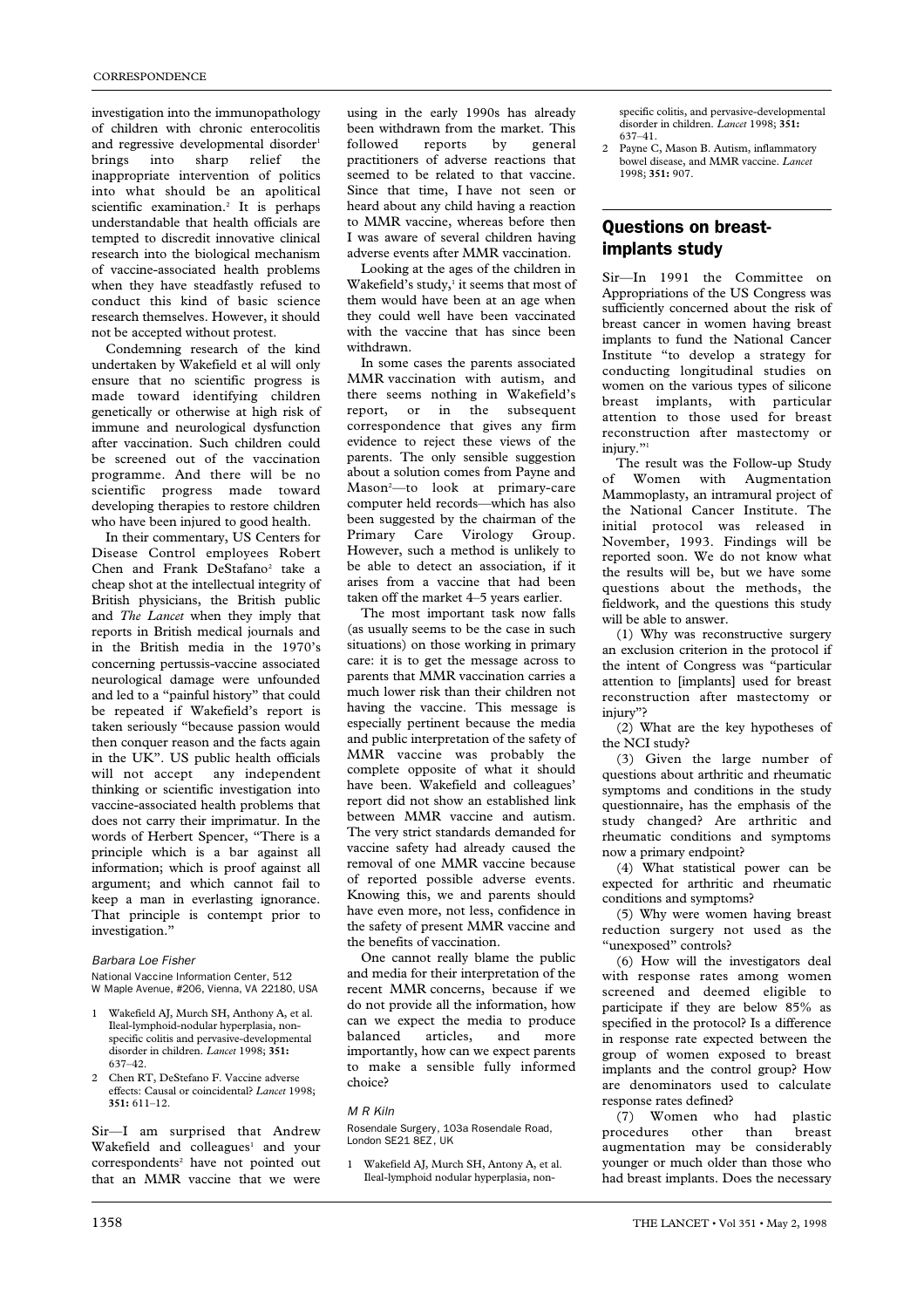age adjustment leave adequate statistical power for the main contrasts in the analysis?

(8) Were the endpoint/outcome measures (particularly arthritic and rheumatic findings) formally validated before the fieldwork began—or before the definitive analysis plan was adopted?

(9) Members of a follow-up cohort are classified and then assigned or recruited by exposure status at "zero time", before the specified outcome becomes manifest. They are then<br>followed up. Documents and Documents and correspondence obtained by Freedom of Information mechanisms from the coordinating office at the NCI suggest that recruitment of women was done extensively in plaintiffs' lawyers' practices and among advocacy groups of women with adverse events (ie, women who considered themselves already affected by an outcome of interest). How will the investigators contain major biases introduced, almost certainly, by such recruitment methods?

(10) Have there been any formal protocol revisions? If so, how were they reviewed and approved?

The NCI Follow-up Study of Women with Augmentation Mammoplasty is considered by some to be very objective because it is governmentally funded. But the absence of sponsorship by plastic surgeons, implant manufacturers, and other interest groups does not guarantee lack of bias on methodological grounds.

After five years and several million dollars of public funds the NCI study has the potential to bring important new evidence to bear on the controversies surrounding breast implants and women's health. However, unless the above questions are answered—and none, surprisingly are resolvable via the protocol—the findings may be uninterpretable.

WOS has consulted with one defendant in breast-implants litigation. None of the other authors have had any involvement with any aspect of the controversy.

Patricia Clark, Edeltraut Garbe, Brian Habbick, Valerie Lawrence, \*Walter O Spitzer

Faculty of Medicine, Universidad Autonoma Nacional de Mexico, Mexico City, Mexico; Potsdam Institute of Pharmacoepidemiology and Technology Assessment, Potsdam, Germany; Departments of Epidemiology and of Community Medicine, University of Saskatchewan, Saskatoon, Saskatchewan, Canada; Department of Medicine, University of Texas at San Antonio, San Antonio, TX, USA; and \*Phylax Biomedical Sciences Integrity (USA) Inc, Palo Alto, CA 94301, USA

US Congress. Departments of Labor, Health and Human Services and Education and Related Agencies Appropriation Bill. US 102nd Congress, July 11, 1991.

# Survival of patients with breast cancer and BRCA1 mutations

Sir—L C Verhoog and co–workers (Jan 31, p  $316$ <sup>1</sup> found that 5-year survival rates for women with breast cancer and *BRCA1* mutations were similar to those for patients with sporadic disease. Their results are surprising, given that *BRCA1*-associated breast cancers are more likely than sporadic cancers to be high grade,<sup>2</sup> oestrogen-receptor negative,<sup>2</sup> and p53 positive.<sup>3</sup>

Accurate estimates of survival for patients with hereditary cancer based on clinic records is difficult, and the results of all such studies must be questioned. Difficulties arise because living affected women are preferentially referred to the clinic and offered genetic testing. Once a mutation is known in a family it may be possible to assess the mutation status of deceased cases with stored histological samples, but this technique does not always succeed and is not usually offered when there is no living affected case.

Verhoog and colleagues analysed the dataset twice: first with all 49 patients and then after the exclusion of 13 probands. As expected, these exclusions negatively affected the observed survival rate. However, exclusion of the proband is insufficient to correct for ascertainment bias in clinic-based genetic studies. This fact is often overlooked; for example, if each living woman with familial breast cancer in Holland were equally likely to be referred to a cancer clinic for assessment, then a family with three living affected women would be three times more likely to be included in a clinic-based study than a family with only one living affected woman. So, the differences in survival between patients with or without the *BRCA1* mutation in the Dutch breast cancer cohort may be even greater than that reported.

An unbiased way to estimate relative survival is to ascertain *BRCA1*-mutation status on an unselected sample of pathology breast specimens in a hospital tumour bank, and to compare survival for women with and without mutations. We analysed 187 tumour blocks from unselected Ashkenazi Jewish women with breast cancer, aged 28–65 years, diagnosed between 1986 and 1996. We reviewed the medical records of each case to determine tumour stage and grade and survival.

36 women had died by the end of 1997. The median length of follow-up was  $4.5$  years. 25 (13%) women were carriers of *BRCA1* mutation. Death from breast cancer was more common

in the *BRCA1-*mutation carriers than in controls. Eight of the nine deaths in carriers were attributed to breast cancer. Kaplan-Meier actuarial survival methods showed that the 5-year survival rate was worse for carriers than for non-carriers (70·8% *vs* 85·9%, log-rank test p=0·05). The difference was especially striking for node-negative patients. Only 58·3% of node-negative carriers survived for 5 years, compared with 94·1% of the nodenegative controls  $(p=0.0001)$ . The *BRCA1*-mutation carriers were younger on average, but restricting the analysis to premenopausal cancer had little effect on the survival differences. The result was equally strong for the node-negative cases diagnosed before age 50 (37·5% survival for carriers *vs* 87·5% noncarriers, p=0·0013). Positive-node status was an adverse prognostic factor among the *BRCA1*-negative cases (94·1% of node-negatives cases survived 5 years *vs* 73.9% of node-positive cases,  $p=0.003$ ). By contrast, *BRCA1*-mutation carriers had poor survival, independent of nodal status.

We believe that previous investigators may have come to different conclusions because of the biases inherent in studying survival historically, in clinicbased populations. Although our data are preliminary and our sample size is small, our findings call into question the practice of relying on lymph-node status to grade early-stage breast cancer in *BRCA1* carriers.

We thank L Bégin, M Pollak, P Tonin, and S Karp for assistance.

\*William D Foulkes, Nora Wong, Florence Rozen, Jean-Sebastien Brunet, Steven A Narod

\*Cancer Prevention Research Unit, Sir Mortimer B Davis–Jewish General Hospital, Montreal, Quebec, Canada H3T 1E2; Departments of Medicine and Human Genetics, Montreal General Hospital, McGill University, Montreal, Quebec; and Centre for Research in Women's Health, University of Toronto, Toronto.

- 1 Verhoog LC, Brekelmans CTM, Seynaeve C, et al. Survival and tumour characteristics of breast-cancer patients with germline mutations of *BRCA1. Lancet* 1998; **351:** 316–21.
- 2 Johannson OT, Idvall I, Anderson C, et al. Tumour biological features of *BRCA1* induced breast and ovarian cancer. *Eur J Cancer* 1997; **33:** 362–71.
- Sobol H, Stoppa-Lyonnet D, Bressac-De Paillerets B, et al. *BRCA1*-p53 relationship in hereditary breast cancer. *Int J Oncol* 1997; **10:** 349–53.

### Authors' reply

Sir—William Foulkes and colleagues' explanation of ascertainment bias in our study resulting in selection for longevity is too simple. The assumption that we selected families with high proportions of surviving patients is incorrect. This assumption might only hold if all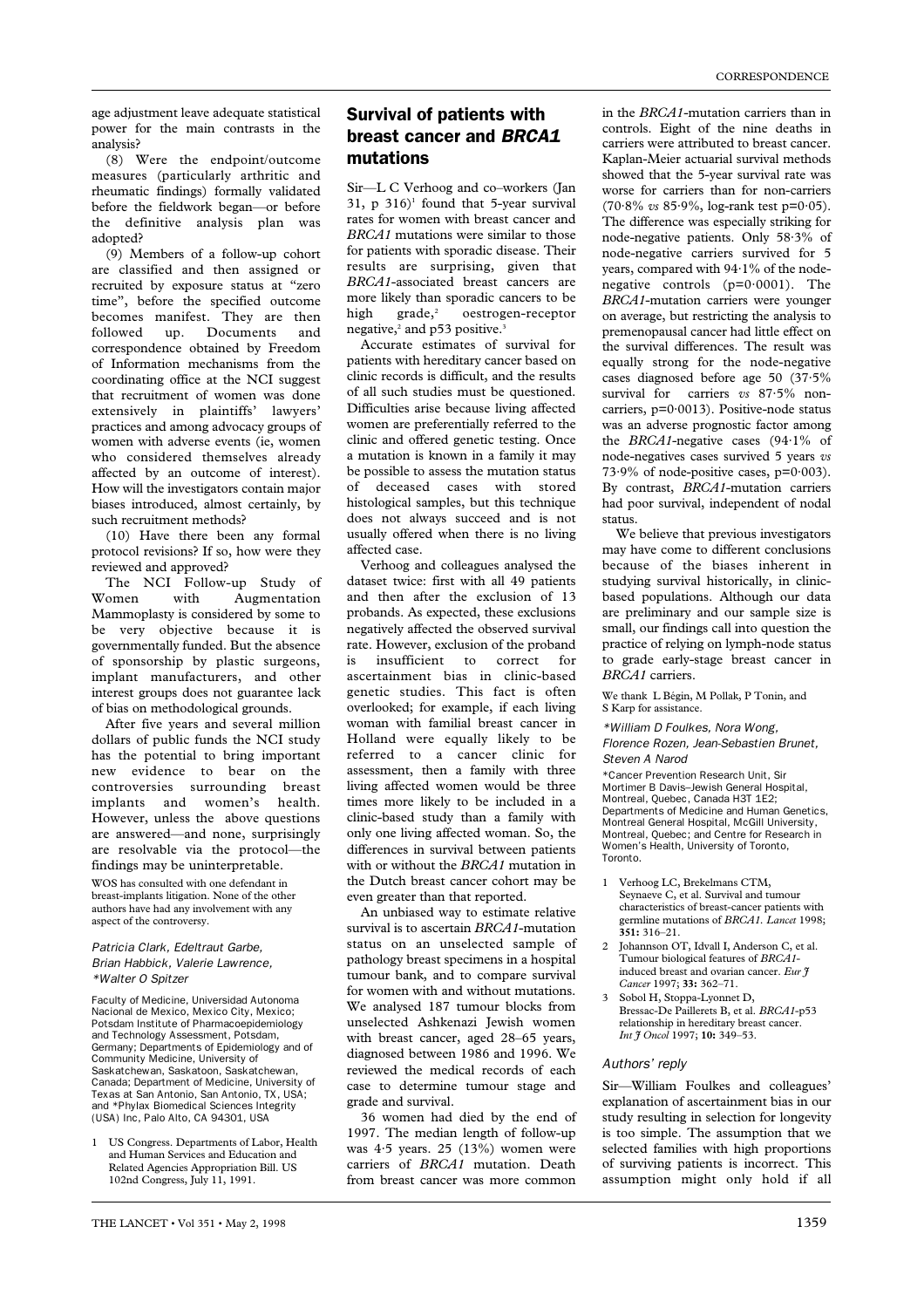probands were living breast-cancer patients. But this is not the case since healthy women also consult our family cancer clinic, and these families were also included in our study. At our clinic, we offer DNA-analysis to families without a living affected case with histological samples stored in paraffin of deceased patients or blood from living relatives who have a 50% risk of carrying a mutation.

We agree with Faulkes that a population-based study of patients with breast cancer is the best way to calculate relative survival. Nevertheless, we think that their selection procedure did not exclude the risk of any bias, chance, and inappropriate comparisons within their own and other studies. In their initial hospital-based study<sup>1</sup> Foulkes and colleagues investigated mainly Jewish patients, excluded patients older than 65 years, and those with long-term follow-up and proven long-term survival. They selected patients with a recent diagnosis of breast cancer (initially 1990–96, $1$  later 1986–96), and most patients (about 94%) were treated with breast-conserving surgery. Their control group had an excellent survival rate, suggesting a specific reference pattern to their hospital, which is not representative and could indicate increased awareness of breast cancer. In their initial study<sup>1</sup> in 12 *BRCA1*-positive and 100 *BRCA*-negative tumours, Foulkes and co-workers showed a significant difference in tumour size in favour of the control group, but this difference disappeared after the addition of 75 other patients (13 *BRCA1* positive). After that, the tumour size in the *BRCA1*-positive group dropped from 2·41 cm to 2·07 cm and increased from 1·71 cm to 1·99 cm in the controls. The between-group difference in breast-cancer-specific death rate dropped from  $31.4\%$  (p=0.002) in their initial study<sup>1</sup>—to  $15.1\%$  (p=0.05) in their present extended study. This difference reflects the impact of potential bias by small sample size and the selection of time for years since breast cancer diagnosis.

The small mutation spectrum in their study differs from the broad spectrum in our study and might per se explain the difference in conflicting results of the two studies. The site of both *BRCA*1 mutations (185 delAG, 5382 insC) specific for the Ashkenazi Jewish population have been associated with highly proliferating undifferentiated hereditary breast cancer.<sup>2</sup> However, there are no major differences in death rates between the *BRCA1*-positive patients in their and our study whereas there is a great between-study difference between the control groups (14·1% *vs*

We conclude that there was no ascertainment bias towards lengthy survival in our study, but differences in populations, small sample size, and selection criteria are responsible for the discrepant results. The findings of Faulkes and co-workers in the nodenegative subgroup and their hypothesis that *BRAC1*-mutation carriers may be especially prone to develop distant metastases without evidence of axillary lymph-node involvement are intriguing, but their subgroups and number of events are too small to allow definitive conclusions.

\*Leon C Verhoog,

Cecile T M Brekelmans, Hanne J Meijers-Heijboer, Jan G M Klijn Family Cancer Clinic, Rotterdam Cancer Institute (Daniel den Hoed Kliniek), University Hospital Rotterdam, 3075 EA Rotterdam, Netherlands

- 1 Foulkes WD, Wong N, Brunet J-S, et al. Germline *BRAC1* mutation is an adverse prognostic factor in Ashkenazi Jewish women with breast cancer. *Clin Cancer Res* 1997; **3:** 2465–69.
- 2 Sobol H, Stoppa-Lyonnet D, Bressac-de-Paillerets, et al. Truncation at conserved terminal regions of BRAC1 protein is associated with highly proliferating hereditary breast cancers. *Cancer Res* 1996; **56;** 3216–19.
- Watson P, Marcus JN, Lynch HT. Prognosis of *BRAC1* hereditary breast cancer: a commentary. *Lancet* 1998; **351;** 304–05.
- 4 Johannsson OT, Ranstam J, Borg A, Olsson H. Survival of BRAC1 breast and ovarian cancer patients: a population-based study from southern Sweden. *J Clin Oncol* 1998; **16:** 397–404.

# Prenatal exposure to famine and health in later life

Sir—A C J Ravelli and colleagues' (Jan 17, p  $173)$ <sup>1</sup> observations on adults born around the time of the Dutch famine add further support to the notion that prenatal conditions might contribute to metabolic programming. Insulin resistance might be the main determinant of the resulting adverse metabolic profile,<sup>1-3</sup> but Ravelli and coworker's insulin data raise questions about their conclusion regarding the critical timing of prenatal exposure to famine. On the basis of their 2-h glucose observations, these investigators have implicated late gestational exposure in higher insulin resistance later in life. However early gestation

could be the critical time window, as the unadjusted data on fasting insulin, fasting 32-33 proinsulin, and 2-h insulin suggest (Ravelli's table 2). We are informed that insulin and proinsulin concentrations, controlled for sex and body-mass index, did not differ significantly according to the timing of famine exposure, but it may not be appropriate to control for an obesity variable that could be intermediate in the causal pathway. It would be of interest to examine insulin concentrations according to time of exposure and strata of body-mass index. Similarly, data on insulin concentrations stratified by birthweight and according to time of exposure might shed further light.

Ravelli's data also suggest that there may have been reduced survivorship in men exposed to famine during early or mid gestation. There were 70 men and 93 women among those exposed to famine during early or mid gestation, whereas on the basis of the sex distribution of unexposed individuals, one would have expected about 83 men and 80 women (p=0·07). The sex distribution among those exposed in late gestation (56 men and 60 women) was what might have been expected  $(p=0.69)$ .

Insulin resistance is a predictor of coronary heart disease, the illness that largely accounts for the lower survivorship among men than women in middle age.4 Thus, if our interpretation is correct regarding the reduced male representation among famine-exposed individuals in Ravelli and colleagues' study, the reduced survivorship in men may also point to early or mid gestation (rather than late gestation) as the critical period for determining insulin resistance in later life. Consistent with this view is the higher rate of obesity noted earlier among young men exposed to the Dutch famine during the first half of pregnancy.5

More evidence about the mechanism(s) by which prenatal circumstances may determine later metabolism and health is needed. At the same time, we must attempt to clarify the gestational time window (late *vs* early), and the exact nature (eg, nutritional deprivation *vs* stress hormones) of the implicated prenatal exposure

\*Henry S Kahn, K M Venkat Narayan, Rodolfo Valdez

\*Department of Family and Preventive Medicine, Emory University School of Medicine, Atlanta, GA 30303, USA; and Division of Diabetes Translation, National Center for Chronic Disease Prevention and Health Promotion, Centers for Disease Control and Prevention, Atlanta.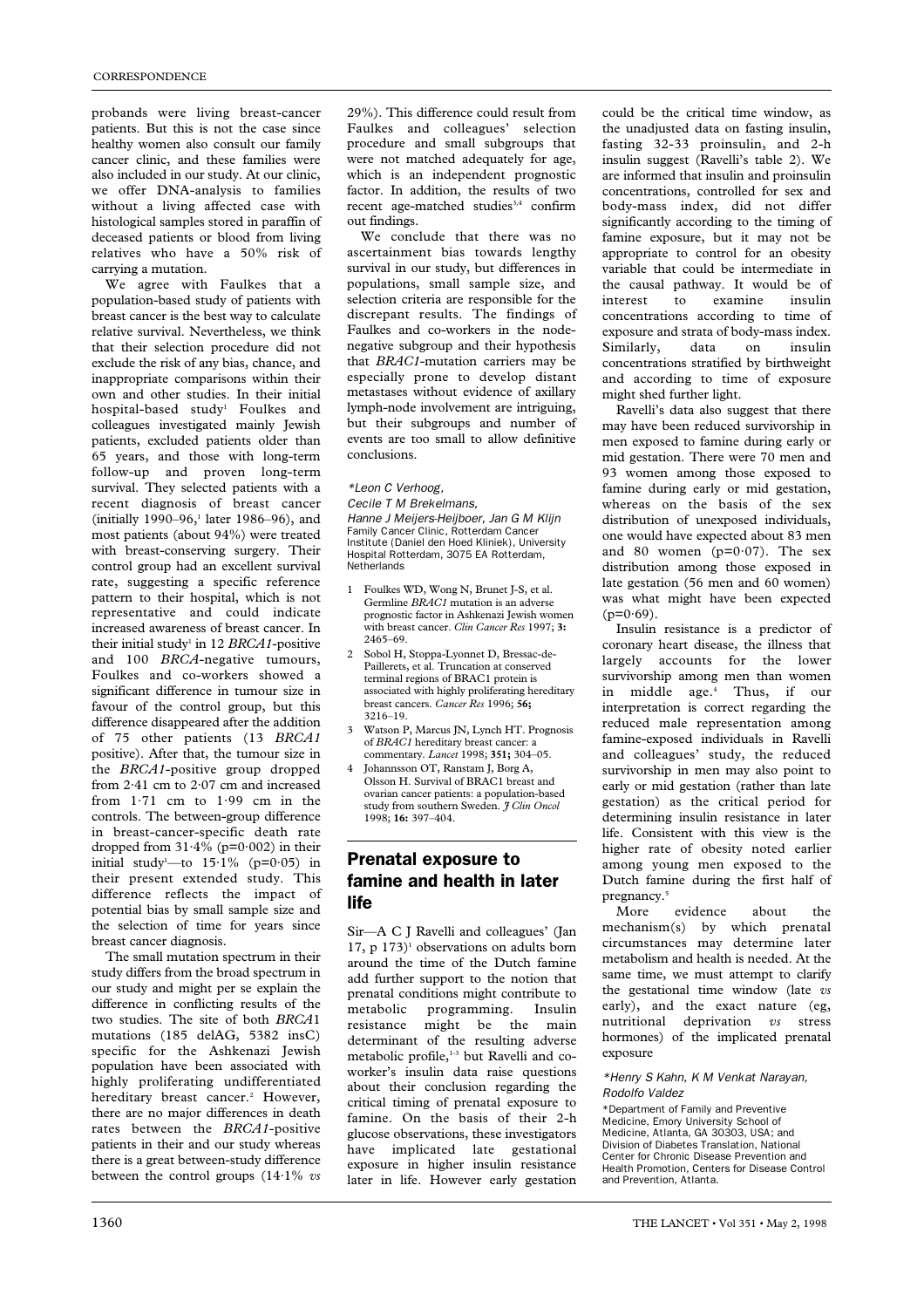- 1 Ravelli ACJ, van der Meulen JHP, Michels RPJ, et al. Glucose tolerance in adults after prenatal exposure to famine. *Lancet* 1998; **35:** 173–77.
- 2 Phillips DIW, Barker DJP, Hales CN, Hirst S, Osmond C. Thinness at birth and insulin resistance in adult life. *Diabetologia* 1994; **37:** 150–54.
- 3 Fall CHD, Osmond C, Barker DJP, et al. Fetal and infant growth and cardiovascular risk factors in women. *BMJ* 1995; **310:** 428–32.
- 4 Donahue RP. The insulin resistance syndrome (syndrome X) and risk factors for coronary heart disease: an epidemiologic overview. *Endocrinologist* 1994; **4:** 112–16.
- 5 Ravelli GP, Stein ZA, Susser MW. Obesity in young men after famine exposure in utero and early infancy. *N Engl J Med* 1976; **295:** 349–53.

Sir—During the past year, three reports have addressed the influence of prenatal exposure to famine on health in later life. We studied 161 744 individuals born during the 1866–68 Finnish famine and found, on the basis of a comparison with more than 600 000 individuals born before and after the famine, that nutritional deprivation in utero has no effect on survival in adult  $life.<sup>1</sup>$  Stanner and colleagues<sup>2</sup> investigated a broad range of coronary heart disease and diabetes mellitus risk factors among 169 people exposed to malnutrition in utero during the siege of Leningrad in 1941–42 and nearly 400 born before or outside the area of the siege. They found no association between intrauterine malnutrition and glucose intolerance, dyslipidaemia, hypertension, or cardiovascular disease in adulthood. Finally, A C J Ravelli and colleagues<sup>3</sup> studied 279 individuals who were exposed to malnutrition in utero during the Dutch hunger winter 1944–45 and nearly 425 controls born before and after. They found an association between intrauterine exposure to famine and decreased glucose tolerance in adults aged around 50 years. Surprisingly, these workers do not take the two previous negative studies into consideration in the interpretation of their results.

All three studies were motivated by the intriguing fetal origins hypothesis proposed by Barker<sup>4</sup> and co-workers, which asserts that a baby's nourishment before birth and during infancy programmes its susceptibility to cardiovascular diseases as well as several other diseases and adverse outcomes, ranging from diabetes mellitus to cancer and suicide. Concerns have been raised about the numerous indirect indicators of fetal nourishment used by the Barker group,5 and therefore the famine studies were anticipated with great interest, especially the Dutch famine study.<sup>1</sup> However, it is disappointing that Ravelli and colleagues, among all

the suggested outcomes related to fetal nourishment, only report glucose tolerance. Presumably other outcomes were also readily available in the Dutch famine study—eg, blood pressure, which is among the most studied outcomes in relation to fetal nourishment. Only if these other key outcomes show the predicted association with fetal nourishment, will the study provide evidence for the fetal origins hypothesis.

#### \*Kaare Christensen, James W Vaupel

\*Odense University Medical School, Danish Centre for Demographic Research, DK-5000 Odense C, Denmark; and Max Planck Institute for Demographic Research, Rostock, Germany

- 1 Kannisto V, Christensen K, Vaupel JW. No increased mortality in later life for cohorts born during famine. *Am J Epidemiol* 1997; **145:** 987–94.
- 2 Stanner SA, Bulmer K, Andrés C, et al. Does malnutrition in utero determine diabetes and coronary heart disease in adulthood? Results from the Leningrad siege study, a cross sectional study. *BMJ* 1997; **315**: 1342-49.
- 3 Ravelli ACJ, van der Meulen JHP, Michels RPJ, et al. Glucose tolerance in adults after prenatal exposure to famine. *Lancet* 1998; **35:** 173–77.
- Barker DJP. Mother, babies, and diseases in later life. London: BMJ, 1994.
- 5 Kramer MS, Joseph KS. Enigma of fetal/infant origins hypothesis. *Lancet* 1996; **348:** 1254.

Sir—By contrast with A C J Ravelli and colleagues'1 findings during the Dutch winter famine, we found no difference in glucose concentration, or in any of the insulin-like molecules, between individuals whose mothers were exposed in utero to the siege of Leningrad hunger winter and those exposed during infancy or born outside the siege limits.<sup>2</sup> We have further analysed the data according to the stage in pregnancy at which the exposure occurred. The food ration for dependents fell below 1000 kcal with the imposition of rationing on July 18, 1941, and remained below 1000 kcal for the duration of 1942, by contrast with the restoration of adequate nutrition in the Netherlands within 3 weeks of the end of the siege. Thus children born after Oct 18, 1941, until the end of our study period, were exposed to an average maternal food intake of under 1000 kcal for at least

one trimester of pregnancy. This period was divided to define those exposed during late, mid, and early gestation although, because of the duration of the siege, those exposed in early or mid gestation remained in utero during maternal starvation throughout the rest of pregnancy, and all neonates were exposed to at least 6 months' postnatal malnutrition.

There was no difference in glucose concentrations by trimester of exposure (table). Only 2-h insulin concentration differed between groups, being significantly lower in those exposed in late gestation than in those born before the siege  $(p=0.049)$ . Adjustment for gender and BMI had little effect on the analyses. By contrast, 2-h glucose and insulin concentrations reported by Ravelli were significantly higher in the exposed individuals, particularly the late gestation group.

We feel that the differences between the two studies are real. Numbers in our study provided 91% of the power of the Dutch Study, and we have outlined our reasons for discounting selection bias to account for our results.2 Two possible explanations are proposed. First, birthweight has been inversely related to the maternal carbohydrate-to-protein ratio in the first trimester,<sup>3</sup> and although protein was virtually absent from the diet in both situations, the average calorie intake, predominantly from carbohydrate, was nearly twice as high in the Netherlands as in Leningrad. A more likely suggestion is that growth retardation is of greater impact when followed by a high nutrient intake postnatally—a situation that would have prevailed in the Netherlands, where the Siege ended after less than 6 months, by contrast with the 28-month Leningrad siege. Preliminary data in animals have implicated catch-up growth in the postnatal period after a maternal protein-deficient diet in both increasing blood pressure and shortening lifespan of the exposed animals.4

This interpretation may be of some importance. If catch-up growth contributes to the aetiology of diabetes in growth-retarded babies, it may have more relevance to the practice of

|                                       | <b>Exposure to famine</b>      |                          |          |                                            |      |
|---------------------------------------|--------------------------------|--------------------------|----------|--------------------------------------------|------|
|                                       | Born before Siege<br>$(n=192)$ | Late gestation<br>(n=64) | $(n=75)$ | Mid gestation Early gestation p*<br>(n=58) |      |
| Fasting glucose (mmol/L)              | 5.26                           | 5.18                     | 5.15     | 5.28                                       | 0.84 |
| Fasting insulin (pmol/L)              | 35.0                           | $35-4$                   | $34 - 7$ | 34.3                                       | 0.98 |
| Fasting proinsulin (pmol/L)           | 2.90                           | 2.52                     | 2.76     | 2.70                                       | 0.63 |
| Fasting des 31,32 proinsulin (pmol/L) | 1.21                           | 0.99                     | 1.65     | 1.22                                       | 0.18 |
| 120 min glucose (mmol/L)              | $6-0$                          | 5.93                     | 6.09     | 6.06                                       | 0.97 |
| 120 min insulin (pmol/L)              | 149.8                          | 117.5                    | 167.5    | $128-3$                                    | 0.05 |

\*ANOVA.

Effect of siege exposure on glucose and insulin concentrations in Leningrad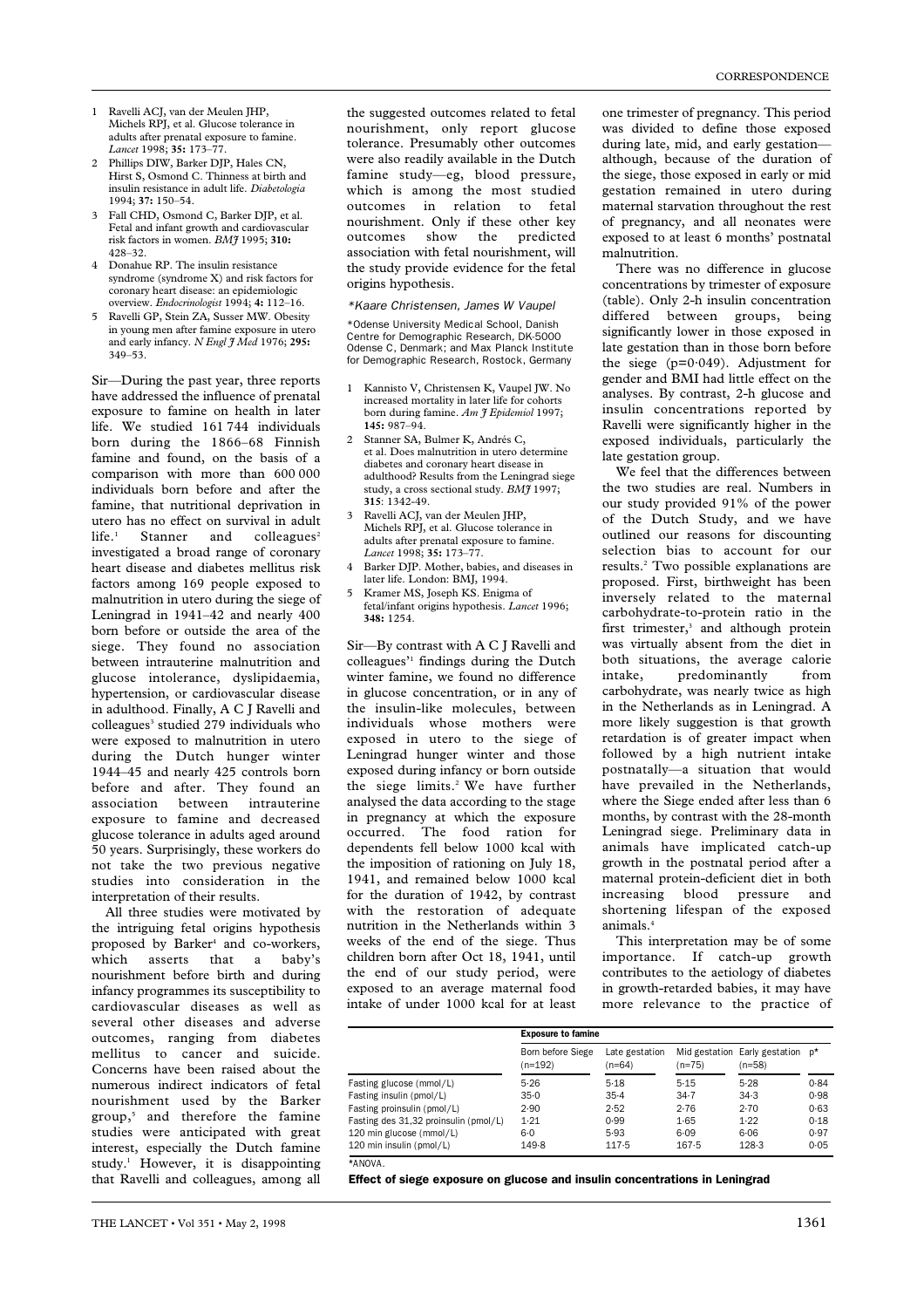neonatologists than to understanding the epidemic of diabetes in the Indian subcontinent.<sup>5</sup>

\*John S Yudkin, Sara Stanner

Centre for Diabetes and Cardiovascular Risk, Whittington Hospital, University College London Medical School, and Royal Free Hospital School of Medicine, London N19 3UA, UK

- 1 Ravelli ACJ, van der Mejlen JHP, Michels RPJ, et al. Glucose tolerance in adults after prenatal exposure to famine. *Lancet* 1998; **351:** 173–77.
- 2 Stanner SA, Bulmer K, Andrés C, et al. Malnutrition in utero as a determinant of diabetes and coronary heart disease in adult life: the Leningrad siege study. *BMJ* 1997; **315:** 1342–49.
- 3 Godfrey K, Robinson S, Barker DJP, Osmond C, Cox V. Maternal nutrition in early and late pregnancy in relation to placental and fetal growth. *BMJ* 1996; **312:**  $-410-14.$
- 4 Hales CN. Fetal and infant growth and impaired glucose tolerance in adulthood: the "thrifty phenotype" hypothesis revisited. *Acta Paediat* 1997; **422** (suppl): 73–77.
- 5 Ramaiya KL, Kodali VRR, Alberti KGMM. Epidemiology of diabetes in Asians of the Indian Subcontinent. *Diab Metab Rev* 1990; **3:** 125–46.

### Authors' reply

Sir—The results of the Dutch famine study showed that prenatal exposure to famine in late and mid gestation is associated with a decreased glucose tolerance in adults aged about 50 years. Henry Kahn and colleagues focus on insulin resistance as the main determinant of poor glucose tolerance. They refer to our finding that the unadjusted means of fasting insulin, 32–33 split proinsulin, and 2-h insulin are highest in those exposed to famine in early gestation, and they suggest therefore that this period may be the critical time window. Insulin concentrations are strongly related to obesity, and exposure to the Dutch famine in early pregnancy resulted in higher rates of obesity.\* We presented all results adjusted for body-mass index, because our aim was to study the effect of prenatal exposure to famine on insulin-glucose metabolism, independently of its effects on body fatness and weight.

Kahn and colleagues also presumed a higher mortality in men exposed to famine during early or mid gestation; this is not true. Mortality until 1996 was, in men and women, respectively, 18·5% and 14·2% in those born before the famine, 20·3% and 10·2% in those exposed during late gestation, 12·7% and 11·3% in those exposed during mid gestation, 12·5% and 9·2% in those exposed during early gestation, and 9·7% and 5·7% in those conceived after the famine period. Obviously, mortality was higher in men than in women, and the highest mortaility was in men

exposed to famine during late gestation.

Kaare Christensen and James Vaupel point out that prenatal exposure to the Finnish famine 1866–68 did not affect survival in those who survived at least up to  $17$  years,<sup>1</sup> and that prenatal exposure to famine during the siege of Leningrad 1941–44 was not associated with glucose intolerance, dyslipidaemia, hypertension, or cardiovascular disease in adult life.<sup>2</sup> We think that the Finnish famine and the Leningrad siege are hardly comparable with the Dutch famine. The Dutch famine happened abruptly and lasted only 5–6 months, took place in a highly organised society, and was preceded and followed by<br>periods of adequate nutrition. adequate nutrition. Furthermore, those born around the time of the Dutch famine grew up in a time of increasing affluence. We think that the Leningrad study cannot be regarded as a negative study. After all, this study showed a mean of 120 min glucose plasma concentration after a standard oral glucose tolerance test of 6·1 mmol/L (95% CI 5·8–6·4) in 169 people who were exposed to famine in utero and  $5.7$  mmol/L  $(5.4-6.0)$  in 188 unexposed people born outside the famine area.

John Yudkin and Sara Stanner reanalysed some of the data of the Leningrad study while attempting to use definitions of exposure during late, mid, and early gestation similar to those used in the Dutch famine study. But as they have indicated, this attempt falls short, because people born in Leningrad exposed to famine in mid or early gestation were also exposed during the remaining part of gestation. Furthermore, people born before or during the Leningrad siege were also exposed during infancy, whereas children younger than 1 year were fairly protected during the Dutch famine, because their official daily rations never fell below 1000 kcal.<sup>3</sup> Prenatal malnutrition might indeed be of greater impact when postnatal nutrition is sufficient.

\* Data available from authors or *The Lancet,* on request.

A C J Ravelli, \*J H P van der Meulen Department of Clinical Epidemiology and Biostatistics, Academic Medical Centre, University of Amsterdam, PO Box 22700, 1100DE Amsterdam, Netherlands

- 1 Kannisto V, Christensen K, Vaupel JW. No increased mortality in later life for cohorts born during famine. *Am J Epidemiol* 1997; **145**: 987–94
- 2 Stanner SA, Bulmer K, Andrés C, et al. Does malnutrition in utero determine diabetes and coronary heart disease in adulthood? Results from the Leningrad siege study, a cross sectional study. *BMJ* 1997; **315**: 1342-49
- 3 Burger GCE, Sandstead HR, Drummond JC. Malnutrition and starvation in Western Netherlands. The Hague: General State Printing Office, 1947.

## Magnetic-resonance imaging in breast cancer

Sir—Michael Douek and co-workers (March 14, p  $801$ )<sup>1</sup> report that small, enhancing foci detected by magneticresonance imaging (MRI) represent invasive and in-situ foci of breast cancer and suggest that MRI could be used to investigate prospectively the clinical significance of unresected breast cancer foci in the context of breast-conserving surgery.

With attention to detail during breast conserving surgery followed by radiotherapy to the breast, recurrence in the conserved breast in the Manchester breast unit is 7% at 10 years. Most undetected invasive foci never become clinically important after radiotherapy. Despite its better sensitivity Kramer and colleagues<sup>2</sup> reported an incorrect diagnosis of multicentric breast cancer by MRI in eight of 46 patients.

Before any clinical decisions are made on the basis of MRI findings, it will be necessary to find out whether the finding of extra enhancing foci in a breast during conservation therapy predicts for local recurrence in the breast. We are conducting such a study, in which patients with early mammographically unifocal breast cancer undergo MRI before surgery. The MRI findings are not revealed to the surgeon so the surgical procedure is not affected by the MRI findings. Correlation with histological findings is being undertaken and, provided surgical margins are clear, the patient undergoes breast conservation with radiotherapy All patients are being followed up for 5 years to assess whether MRI predicts local recurrence after surgical treatment of radiotherapy and chemotherapy. The project is supported by a grant from the North Western Research and Development Directorate with contrast medium supplied by Nycomed.

Breast MRI is an expensive procedure, in the UK  $f<sub>1</sub>300-f<sub>2</sub>400$  per patient, and before its widespread introduction evidence of its value in clinical management needs to be established. Studies of MRI are expensive and are not usually fully funded, making it difficult to determine the role of MRI in the therapeutic process.

### \*C R M Boggis, N J Bundred

Department of Surgery, South Manchester University Hospital, University of Manchester, West Didsbury, Manchester M20 8LR, UK

- 1 Douek M, Viadya JS, Lakhani SR, et al. Can magnetic-resonance imaging help elucidate natural history of breast cancer multicentricity? *Lancet* 1998; **351:** 801–02.
- 2 Kramer S, Döinghaus K, Schulz-Wendtland R, et al. The role of MR-mammography in the diagnosis of multicentricity in breast cancer. *Proc Radiol* 1997: 51.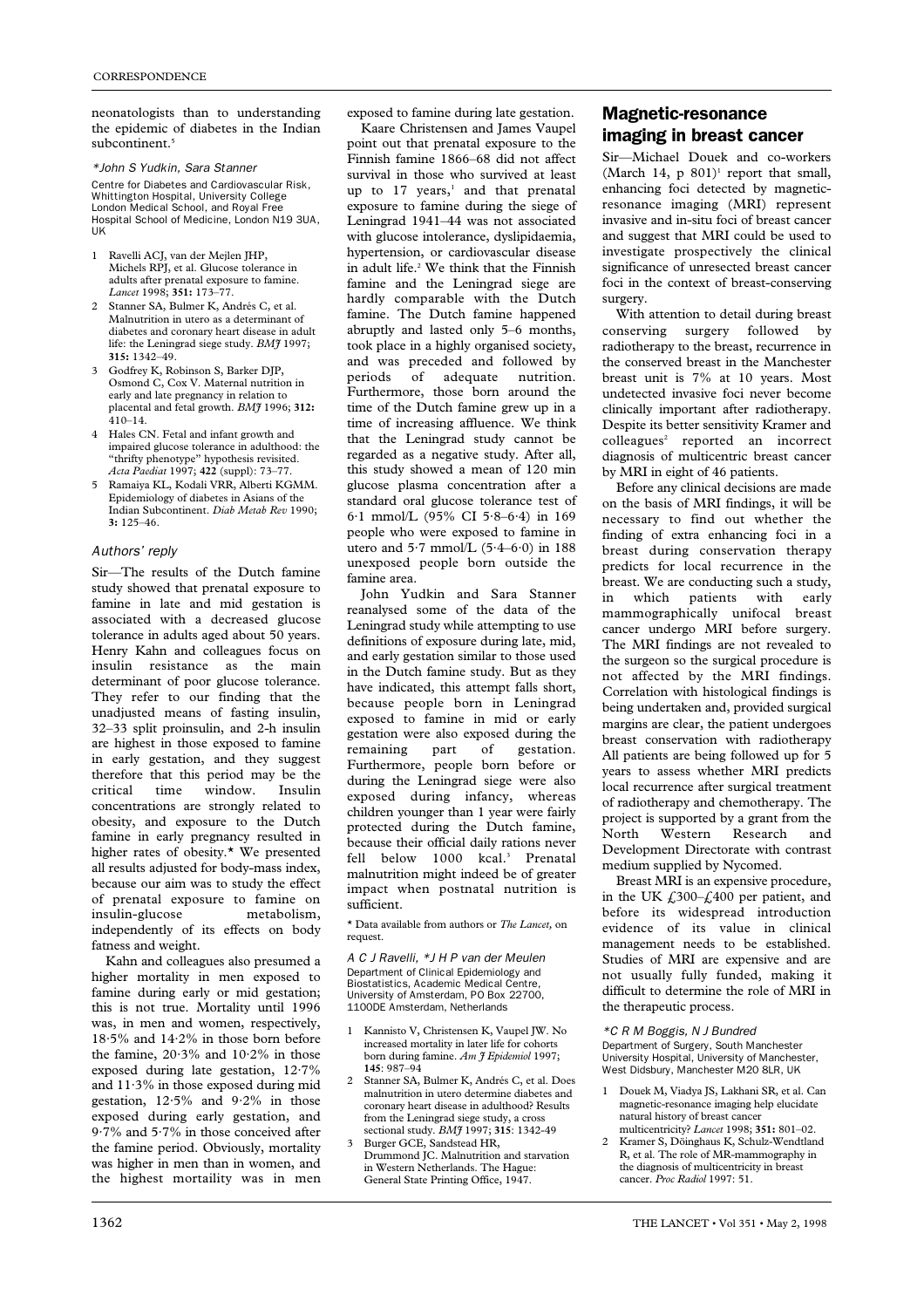### Aboriginal health

Sir—Your March 14 editorial on aboriginal health<sup>1</sup> is timely. To find solutions, however, is not easy.

When I took up the chair of child health in Sydney in 1960, I found more pressing problems on my doorstep. At the Royal Alexandra Hospital for Children an official instruction to the nurses was that all children in lowsided cots up to the age of 6 years and in high-sided cots up to the age of 4 years had to be in restrainers. Such matters had to be coped with, and I decided that the problems of aboriginal health were in the too difficult basket.

Every few years, medical students would ask if I could help obtain admission to the medical school for some aboriginal students at a lower educational level than that required for white students. We would discuss this, and they soon realised the problems. Could the aboriginal students continue to be given conditional passes, and what evidence was there that an aboriginal medical graduate would want to work amongst his own people rather than join a lucrative practice on Sydney's North Shore?

When Gough Whitlam became prime minister; we had a government that truly desired to improve the health of the aboriginal population. He appointed a delightful, bumbling, kindly man with a big heart as the minister responsible, Gordon Bryant. An aborigine should get the same pay for the same work as a white man. Aborigines worked well as stockmen in the Northern Territory but they would periodically go "walk-about" for some weeks. The properties were mostly American managed and they lost their jobs. Aborigines should make their own decisions about what they eat and drink—so the consumption of beer rose. Child allowances should be the same; in no time families were so large and allowances so great that to take employment would be foolish. So the effects of the minister's well meaning moves were all bad.

There was an outcry at the infant mortality amongst aboriginal children in Alice Springs. The government built a new hospital, with white labour flown in. Not an hour of aboriginal labour<br>was used despite over 90% was used despite over 90% unemployment. Furthermore, the hospital might have been suitable for whites but it was wholly unacceptable to aborigines. In Darwin, a new children's ward was opened. Many of the children admitted because of diarrhoea and malnutrition turned over and died after they had been resuscitated. Not, I believe, because of

unrecognised potassium deficiency but because they woke up in an environment so alien that they could not cope with it.

Some dedicated doctors have set up appropriate, user-friendly clinics in the depressed aboriginal reserves outside towns but these are almost impossible to maintain on a permanent basis.

So, the problems are not easy to solve. I am, however, optimistic for there has been a sea-change in the attitudes of most young Australians and the first professor of aboriginal health (Michael Gracey) has been appointed, at the University of Western Australia, Perth.

#### Thomas Stapleton

The Foundry Cottage, Lane End, High Wycombe, Bucks HP14 3JS, UK

1 Editorial. Aboriginal health, a missing dimension. *Lancet* 1998; **351:** 765.

Sir—We would like to comment on some of the issues you raise in your editorial<sup>1</sup> after working for 6 years in remote North West Queensland, where 20% of the population of 36 000 are indigenous people. The pattern of disease found in aboriginal people is different from that in other Australians. Life expectancy for aboriginal Australians falls short of fellow Australians by almost 20 years. Comparison with other indigenous groups such as native Americans or Maoris in New Zealand shows that aboriginal Australians have catastrophically poor health outcomes. The high incidence of disorders such as rheumatic fever, diabetes, ischaemic heart disease, and hypertension may reflect not only the present cultural and material destitution of many aboriginal people, but also a legacy begun in utero (maternal malnutrition compromising fetal pancreatic b-cell development, fetal alcohol syndrome).

To recruit aboriginal health professionals is laudable, and forms a necessary step towards the goal of autonomy for health services in aboriginal communities. However, progress has been slow and it may take 20 or 30 years to show results. Many aboriginal people are reluctant to travel to centres of traditional education—ie, metropolitan universities and colleges—and a consistent demand is for locally delivered education and training. Important progress towards locally based health worker training for aboriginal students is being made in Mount Isa, with local delivery of health education material supported by new distance education technologies. It is critical that this training, as well as providing a goal in itself, promises aboriginal health workers a mechanism

to enter mainstream health education, whether nursing, medical, or allied health.

Other goals should be improved access to health services (overcoming both cultural and geographic barriers) and enhanced communication (helping people to understand that their health may be affected by their lifestyle). However, when a group of people in a society is concerned with the most basic aspects of life (obtaining food, water, and shelter), health becomes a luxury that is rapidly dispensed with. Poverty is perhaps the unifying theme, defining aboriginal health and disease. To argue for equity is insufficent when aboriginal people have been left so far behind in so many respects. A concerted government approach will be needed to improve substantially health outcomes for this group of Australians. Recognising native title to traditional lands is fundamental to any process of healing and reconciliation.

\*Nikki Blackwell, Jeremy Hayllar PO Box 27, Mount Isa, Queensland 4825, Australia

1 Editorial. Aboriginal health, a missing dimension. *Lancet* 1998; **351:** 765.

# Sexual ill-health among blacks in the UK

Sir—Your editorial on aboriginal health<sup>1</sup> revisits race, ethnicity, and ill-health objectively. The example you provide, of a high incidence of sexually transmitted diseases (STD) initially blamed on promiscuity but shown to be associated with inadequate access to services—and thus pointing to the need for cultural appropriate care rather than behaviour modification—to sexual ill-health in those of African descent in the UK.<sup>2</sup>

At a seminar on STDs organised by the African Caribbean Medical Society on March 14, 1998, I outlined the anthropological principles underlying the definition of race and ethnicity. Anthropology has two basic divisions: physical anthropology deals with differences in human physical characteristics (race) and cultural anthropology looks at language, behaviour, and beliefs (ethnicity). The danger when race and ethnicity are used by researchers in the analysis of STD data is illustrated by the Tuskegee syphilis study. Both distinctions, the racial and the ethnic, deal with minor differences among the human race, who belong to a single species for whom sex, recreational or for procreation, carries the risk of STD. Sexual transmission of an infection requires the agent to be present in one partner, the other partner to be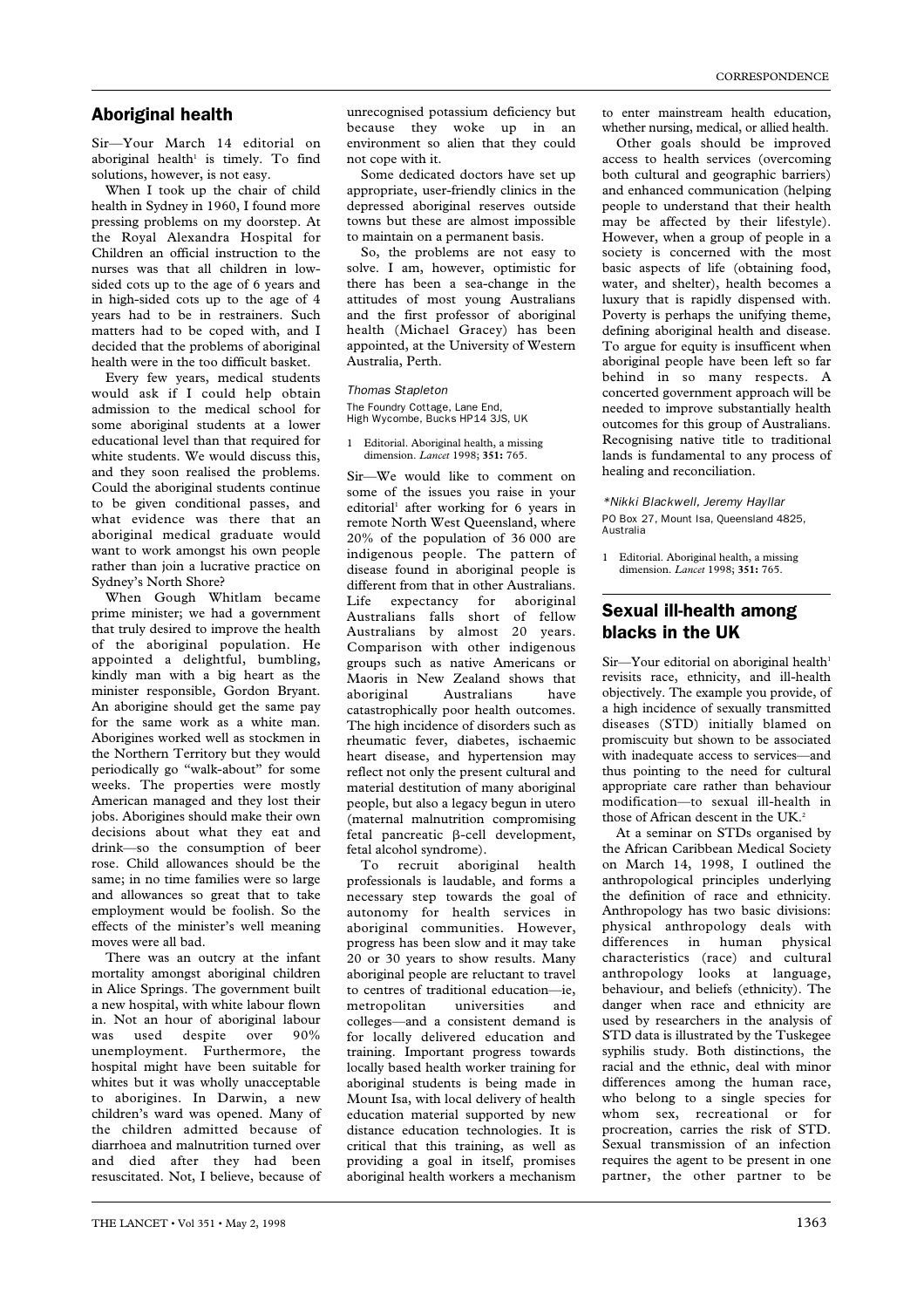susceptible to infection with that agent, and the sex partners to engage in sexual practice able to transmit the infection.<sup>1</sup>

London, for example, is a meltingpot of various cultures, religions, level of educational attainment, and socioeconomic status and recent immigration. An epidemiological approach to the control of STD includes case-finding screening of susceptible partners, and ensuring adequate treatment and relevant behaviour modification with preventive counselling to truncate infectiousness. Ethnic or race data, should only be used to understand cultural mores inimical to appropriate behaviour modification. The emphasis should be on acquiring composite knowledge of behaviour science theory.<sup>4</sup> STDs pose difficult public-heath problems.<sup>5</sup> Sociocultural taboos related to sexuality are a barrier to preventive efforts. We must be careful lest messages in the mass media hinder effective control because the unreserved support of all racial-ethnic groupings is needed in the campaign. At the community level, partnerships need to be fostered between providers and service users to ensure a culturally sensitive service.

#### Tubonye C Harry

Bure Clinic, James Paget Healthcare NHS Trust, Great Yarmouth, Norfolk NE31 6KA, UK

- 1 Editorial. Aboriginal health, a missing dimension. *Lancet* 1998; **351:** 765.
- 2 Low N, Daker-White G, Barlow D, Pozniak AL. Gonorrhoea in inner London: results of a cross sectional study. *BMJ* 1997; **314:** 1719–23.
- 3 Harry TC, Clark SL. Are race and ethnicity in analyses still of relevance? *Sex Transm Inf* (in press).
- 4 Gandelman AA, Dolcini MM, Volle SJ, Vogan S, Bolan GA. Assessing STD/HIV prevention provider knowledge of behaviour science theory: building on existing intuitive experience. 12th meeting of International Society of Sexually Transmitted Disease Research/14th regional meeting of International Union Against Sexually Transmitted Infections (Oct 9–22, 1997, Seville); abstracts: 568.
- 5 Harry TC. Are health of the nation targets attainable? *Int J STD AIDS* 1998; **9:** 185–86.

### World health

Sir—As a new boy at WHO I have followed the *Lancet* series that ended in March with great interest. I feel I must defend WHO from some of the very unfair criticisms made about it. Indeed I am surprised that the editor allowed so many unsubstantiated statements which mix facts with personal prejudices to be written so uncritically in such a prestigious journal.

Of course we must rethink global health strategies and face up to the challenges that lie ahead. The Four Horsemen of the Apocalypse have been with us since the beginning of medicine and will ride on into the new millennium. We must get the right balance between centralised and devolved resources at a time of communication revolution. We have to be able to respond to inequities in social justice and be the world's health conscience. We must work closely with the many international agencies and charities that try to improve global healthcare. And persuading governments to implement proven preventive public health strategies for non-communicable diseases is crucial at a time of health transition and the export of unhealthy lifestyles from richer to poorer countries. But above all we must possess and provide high level expertise across a wide range of clinical topics. Knowledge is the key to effective action. Through its regional offices WHO has a remarkable global network and in certain technical areas is a world leader with collaborating centres and experts well recognised in their field.

There are too many armchair philosophers who, never having treated a single patient, are willing to share their views on how things should be done in medicine. I am afraid your series on World Health was written by such a group, most of whom I note were social scientists rather than clinicians. Getting international cooperation in health is not an easy business. Developing effective strategies for health requires knowledge and persuasive power not trendy, clichéridden political invective.

#### Karol Sikora

WHO Programme on Cancer Control, International Agency for Research on Cancer, 69372 Lyon, France

Sir—2 years ago I resigned my position as an international health bureaucrat in Canada and became an independent public health consultant in Ghana. I have now seen two sides of WHO. Endless meetings in the boardrooms in Geneva full of jargon, diplomatic courtesy, and backroom politics. And visits to WHO country offices trying to get useful information for a health sector review, a programme evaluation, or a feasibility study. My impressions may be drawn from a biased sample, they certainly have an African bias because of where I live. The experience, however, is surprisingly uniform, although there are both positive and negative outliers.

Extra-budgetary programmes of<br>WHO, especially multiagency multiagency cosponsored programmes such as the tropical diseases research (TDR) and the onchocerciasis control programme (OCP), generally have a clear strategy, transparent operation, and high

performance standards. They are monitored by their donors and work under pressure to produce results, which are instantly rewarded by annual funding pledges. There are two serious drawbacks to this type of operation. Funding is unstable, creating a tendency to concentrate on short-term objectives, and programmes are pressured by the political agendas of their donors. How well a programme performs under these constraints depends on the skill of the top management. The failure to negotiate this maze led to withdrawal of donor support to the WHO global programme on AIDS (GPA); this may sound like harsh judgment, which should be softened by the fact that AIDS is probably the most political of all health issues, and WHO may have faced a near impossible task. Whether UNAIDS can do any better remains to be seen.

WHO country offices present a different picture. The lights are usually on but there is rarely anybody at home. Biennial country programme plans, if at all obtainable, read like a smorgasbord of parochial interests and opportunistic positioning. I have seen many, some printed on a single page, none presenting an acceptable health-sector analysis. Unholy alliances between WHO staff trying to maintain their international status and national health officials striving to be in line for the next appointment undermine the claim for technical leadership that is so vehemently asserted by every WHO<br>representative. This small-scale representative. This politicking is overshadowed by the organisational politics of regional offices trying to build alliances for the next election of the director general.

The call for WHO to concentrate on its "normative functions" quoted by  $Lucas<sup>1</sup>$  is based on the fact that these functions are politically neutral and generally well executed under the guidance of competent staff at WHO headquarters. Some extrabudgetary programmes still provide valuable technical cooperation. But until WHO can rid itself of its internal political morass and show that its country support is based on technical competence, it will continue to see itself marginalised to a ceremonial role. The WHO representative holds the opening speech, but the substantive external contribution to national health policy, the critical analysis, the strategic planning, and the technical support is provided by UNICEF, the World Bank, and the bilateral co-operation agencies.

#### Josef Decosas

Box 947 Kaneshie, Accra, Ghana, West Africa

<sup>1</sup> Lucas A. WHO at country level. *Lancet* 1998; **351:** 743–47.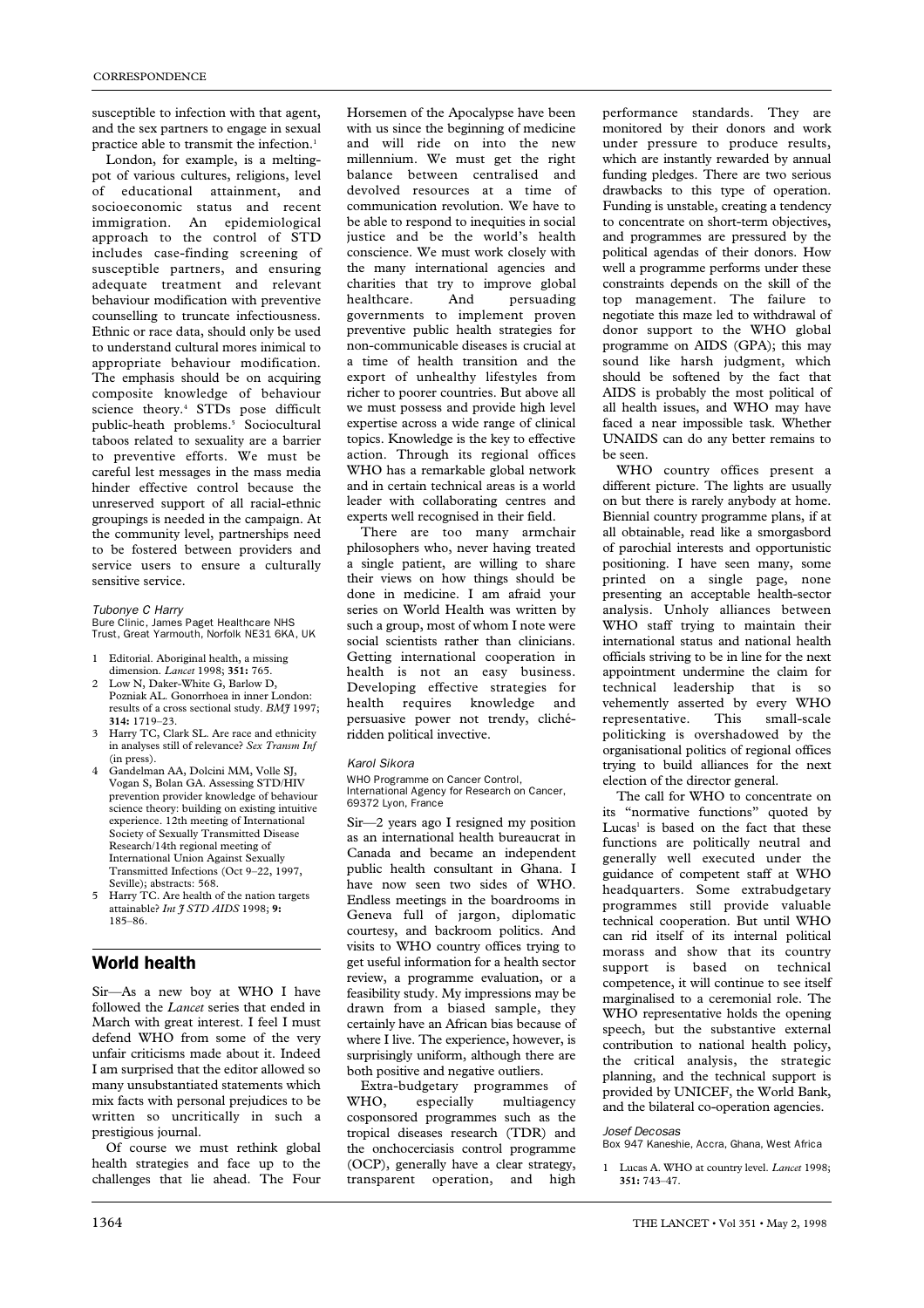# Clinical experience of UK medical students

Sir—I C McManus and colleagues (March 14, p  $802$ )<sup>1</sup> argue for a decline in medical training in the UK, based on a trend of decreasing exposure of medical students to medical conditions, surgical operations, and practical procedures. I will not comment on the surgical cases or the procedures, but wonder whether the downward trend they show with regard to "acute medicine" would apply if the medical conditions were more appropriate to what we actually see referred to a tertiary care hospital.

I would argue the category of acute medical conditions should include ventricular failure, exacerbation of chronic obstructive airway disease, pneumothorax, status asthmaticus, drug overdose, central chest pain, altered mental state, syncopal attack, stroke, acute gastrointestinal bleed, unilateral swollen leg, acute oliguria, acute arthritis, and complications of drug addiction.

The spectrum of medical disease is changing. Can one expect an average medical student to see meningitis, diabetic ketoacidosis, hypothermia, subarachnoid haemorrhage, and acute glaucoma these days? I think not. Possibly, the goal posts should be changed before we use the data provided by McManus and co-workers to argue for a decline in medical training in the UK.

#### Leon G Fine

University College London Medical School and Royal Free Hospital School of Medicine, London NW3 2PF, UK

1 McManus IC, Richards P, Winder BC. Clinical experience of UK medical students. *Lancet* 1998; **351:** 802–03.

## Number-needed-to-treat to prevent one death

Sir—In addition to the difficulties that Anton De Craen and colleagues describe in their Jan 31 commentary,<sup>1</sup> the use of the number-needed-to-treat (NNT) in clinical practice could lead to a decrease in therapeutic acceptance and compliance.

Most conventional measures of the effect of an intervention, such as reduction in relative or absolute risk, suggest that all patients who receive an efficacious treatment will inevitably benefit because it reduces their risk of disease, though the benefit may prove greater in some than in others because of their respective clinical profiles and so-called individual variability. NNT, however, underscores the fact that the

benefit is actually obtained by only one patient of several treated.

The twin concepts of evidence-based medicine and NNT have enjoyed great success, and they may eventually reach the general population via such things as health supplements issued by the media. In the near future, physicians may have to provide patients with NNT-related information as to the different results of treatment on offer. What effect will such information have on therapy acceptance and compliance?

Many patients believe that there is always an individual benefit to be obtained in, for example, treating high blood pressure, and therefore, that they will always benefit by reducing their cardiovascular risk. Thank to NNT, the patient might have a better understanding of the fact that any treatment benefit may not reach him or her, because the NNT for many treatments, especially cardiovascular diseases or cancer, is far in excess of 10.2 Although the NNT for each type of patient can be narrowed down somewhat depending on his or her clinical characteristics,<sup>3,4</sup> even here it is not possible to ascertain which patients will benefit, just as it is impossible to ascertain which patients will have adverse effects of exposure to risk factors for many chronic diseases.

Physicians can help patients to take a decision on the basis of: the efficacy of the intervention in terms of reduction in risk; their preferences based on the possible consequencs of an intervention; and their aversion for or acceptance of the risk. We can also ensure that patients gain keener insight into the problem benefits of a recommended intervention, benefits which, in certain cases, may also reach them.

\*Fernando Rodríguez Artalejo,

José Ramón Banegas, Antonio Rodríguez Artalejo,

Pilar Guallar-Castillón

\*Department of Preventive Medicine and Public Health, University of the Basque Country, 01006 Vitoria, Spain; and Department of Preventive Medicine and Public Health, Autonomous University of Madrid, Madrid (e-mail: osproarf@vc.ehu.es)

- 1 De Craen AJM, Vickers AJ, Tijssen JGP, Kleijnen J. Number-needed-to-treat and placebo-controlled trials. *Lancet* 1998; **351:** 310.
- 2 Sackett DL, Richardson WS, Rosenberg W, Haynes RB. Evidence-based medicine. How to practice and teach MBE. London: Churchill Livingstone, 1997.
- 3 Cook RJ, Sackett DL. The number needed to treat: a clinically useful measure of treatment effect. *BMJ* 1995; **310:** 452–54.
- 4 Chatellier G, Zapletal E, Lemaitre D, Menard J, Degoulet P. The number needed to treat: a clinically useful nomogram in its proper context. *BMJ* 1996; **312:** 426–29.

### China's trade in human organs

Sir—César Chelala's March 7 news item  $(p 735)^1$  describes the arrest in New York of a Chinese trader in human organs. He and those who sponsor him deserve all the rigours of the law.

I think that most of us will want to dissociate ourselves entirely from the attitude of the European Union (EU) mentioned in the same article. You report that the EU will not introduce or support a resolution on human rights in China in the forthcoming UN Commission on Human Rights. I wonder whom the EU thinks it represents in making such a cowardly decision. It certainly does not represent the views of anybody I have talked to about this matter.

A J Eisinger

South West Thames Renal and Transplantation Unit, St Helier Hospital, Carshalton, Surrey SM5 1AA, UK

# Retraction: Is Kaposi'ssarcoma-associated herpesvirus in semen of HIV-infected homosexual men?

SIR—In 1995 we reported the detection of Kaposi sarcoma associated herpesvirus (human herpesvirus 8) DNA by nested polymerase chain amplification in the semen of seven (23%) of 30 artificial insemination donors and of 30 (91%) of 33 homosexual AIDS patients.<sup>1</sup> On subsequent analysis, we have been able to reproduce only a subset of those observations and have evidence, based on single-stranded conformation polymorphism and DNA sequencing, suggesting that most of the amplimers came from the same source and are probably the result of contamination. We retract the results in their entirety and apologise for any confusion associated with them.

\*Jung-Chung Lin, Seh-Ching Lin, Eng-Chun Mar, Philip E Pellett, Felicia R Stamey, John A Stewart, Thomas J Spira Centres for Disease Control and Prevention, Atlanta, GA 30333, USA

1 Lin J-C, Lin S-C, Mar E-C, Pellett PE, Stamey FR, Stewart JA, Spira TJ. Is Kaposi's-sarcoma-associated herpesvirus in semen of HIV-infected homosexual men? *Lancet* 1995; **346:** 1601–02.

<sup>1</sup> Chelala C. China's human-organ trade highlighted by US arrest of "salesmen". *Lancet* 1998; **351:** 735.